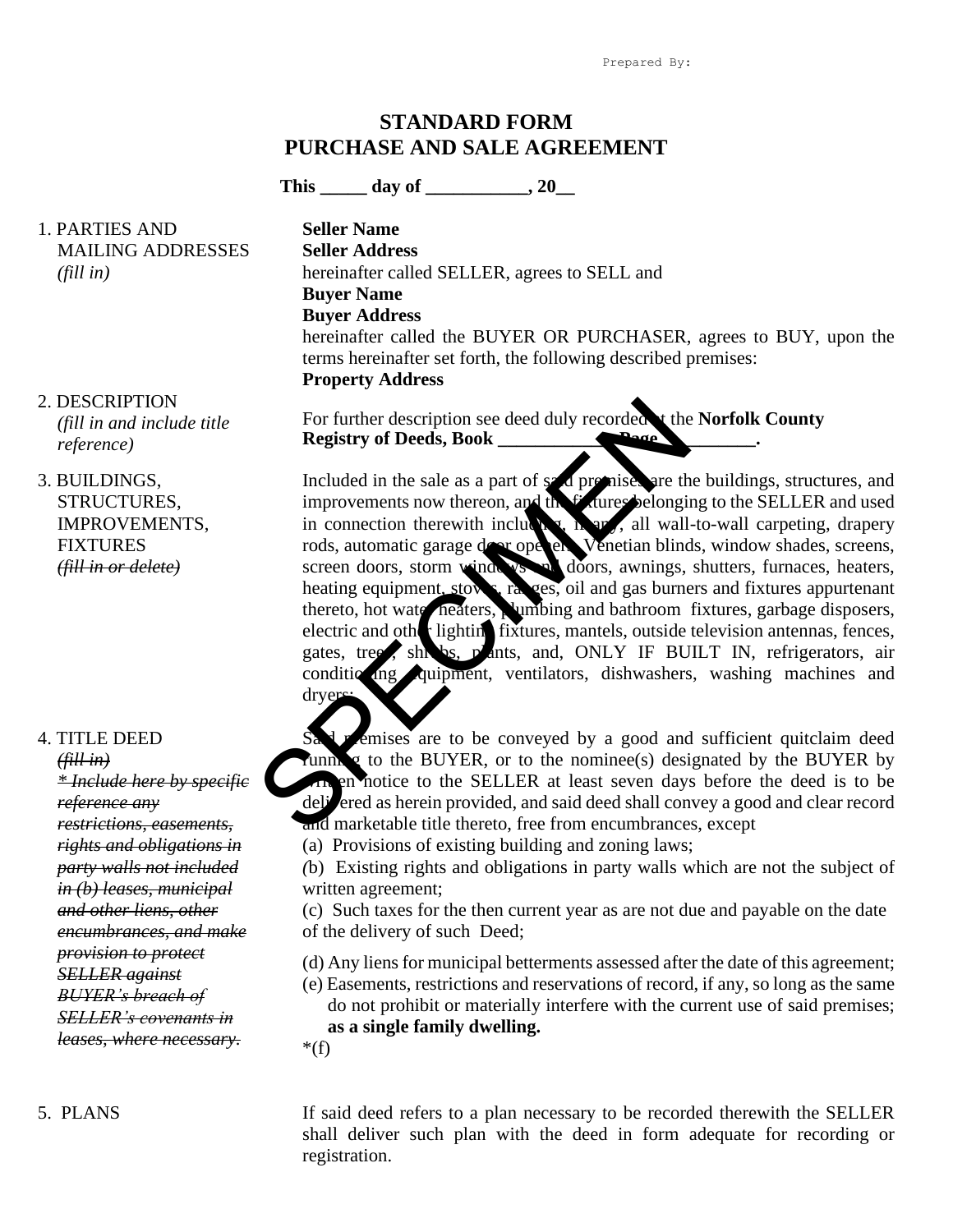6. PURCHASE PRICE The agreed purchase price for said premises is **\$000,000.00**, of which

**\$ 0,000.00** with initial offer to purchase **\$ 0,000.00** with the Purchase & Sale Agreement **\$000,000.00** are to be paid at the time of delivery of the deed in cash, or by certified, cashier's, treasurer's or bank check(s)

#### **\$000,000.00 Total**

8. TIME FOR PERFORMANCE; DELIVERY OF DEED *(fill in)*

9. POSSESSION AND CONDITION OF PREMISE. (*attach a list of exceptions, if any)*

10. EXTENSION TO PERFECT TITLE OR MAKE PREMISES **CONFORM** *(Change period of time if desired).*

## 11. FAILURE TO PERFECT TITLE OR MAKE PREMISES CONFORM, etc.

## 12. BUYER's ELECTION TO ACCEPT TITLE

7. REGISTERED TITLE In addition to the foregoing, if the title to said premises is registered, said deed shall be in form sufficient to entitle the BUYER to a Certificate of Title of said premises, and the SELLER shall deliver with said deed all instruments, if any, necessary to enable the BUYER to obtain such Certificate of Title.

> Such deed is to be delivered at 12:00 o'clock pm on  $\blacksquare$ **20XX,** at the **Norfolk County Registry of Deeds**, **or in the office of the closing attorney**, unless otherwise agreed upon in writing. It is agreed that time is of the essence of this agreement.

Full possession of said premises free of all tenants and occupants, except as herein provided, is to be delivered at the time  $\sum$  the delivery of the deed, said premises to be then (a) in the same condition as they now are, reasonable use and wear thereof excepted, and (b)  $\mathbf{\hat{r}}$  in via lation of said building and zoning laws, and (c) in compliance with provisions of any instrument referred to in clause 4 hereof. The BUYER hall centitled personally to inspect said premises prior to the delivery  $\alpha$  the determine whether the condition thereof complies with the terms of this clause.

If the SELLER shall be unable to give title or to make conveyance, or to deliver possession of the premises, all as herein stipulated, or if at the time of the delivery of the deed the premises do not conform with the provisions hereof, then any payments made under this agreement shall be forthwith refunded and all other obligations of the parties hereto shall cease and this agreement shall be void without recourse to the parties hereto, unless the  $\angle$ **ELER** electric to **shall** use reasonable efforts to remove any defects in title, or er possession as provided herein, or to make the said premises conform to the provisions hereof, as the case may be, in which event the SELLER shall written notice thereof to the BUYER at or before the time for performance hereunder, and thereupon the time for performance hereof shall be extended for a period of **as reasonably needed, up to thirty (30)** days. Full possession of said premises free of all texants a<br>herein provided, is to be delivered at the time when<br>premises to be then (a) in the same contraction of<br>and wear thereof excepted, and (b)  $\frac{1}{\sqrt{10}}$  in whation of<br>

If at the expiration of the extended time the SELLER shall have failed so to remove any defects in title, deliver possession, or make the premises conform, as the case may be, all as herein agreed, or if at any time during the period of this agreement or any extension thereof, the holder of a mortgage on said premises shall refuse to permit the insurance proceeds, if any, to be used for such purposes, then any payments made under this agreement shall be forthwith refunded and all other obligations of the parties hereto shall cease and this agreement shall be void without recourse to the parties hereto. The BUYER shall have the election, at either the original or any extended time for performance, to accept such title as the SELLER can deliver to the said premises in their then condition and to pay therefore the purchase price without deduction, in which case the SELLER shall convey such title, except that in the event of such conveyance in accord with the provisions of this clause, if the said premises shall have been damaged by fire or casualty insured against, then the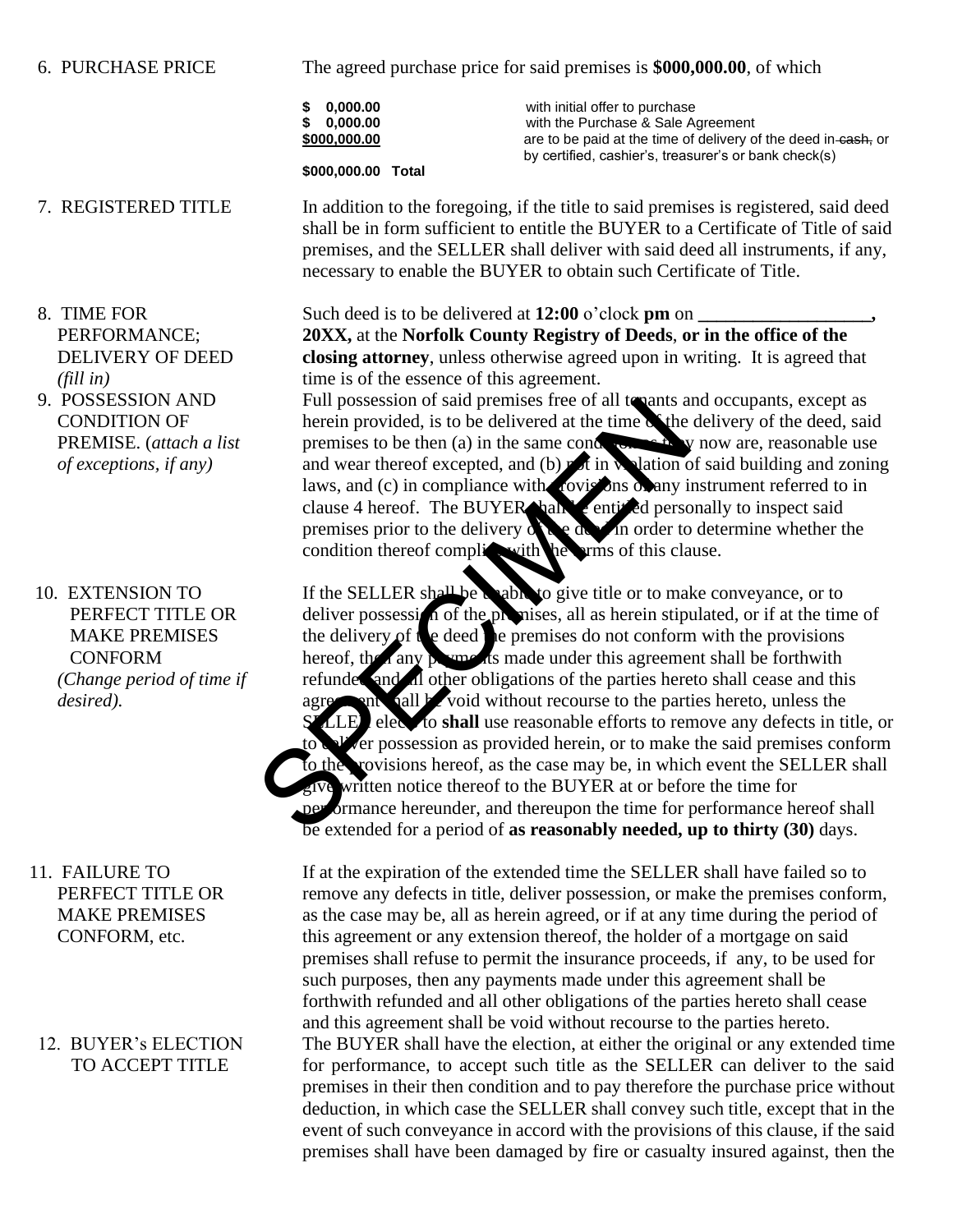SELLER shall, unless the SELLER has previously restored the premises to their former condition, either (a) pay over or assign to the BUYER, on delivery of the deed, all amounts recovered or recoverable on account of such insurance, less any amounts reasonably expended by the SELLER for any partial restoration, or (b) if a holder of a mortgage on said premises shall not permit the insurance proceeds or a part thereof to be used to restore the said premises to their former condition or to be so paid over or assigned, give to the BUYER a credit against the purchase price, on delivery of the deed, equal to said amounts so recovered or recoverable and retained by the holder of the said mortgage less any amounts reasonably expended by the SELLER for any partial restoration.

The acceptance and recording of a deed by the BUYER or his nominee as the case may be, shall be deemed to be a full performance and discharge of every agreement and obligation herein contained or expressed, except such as are, by the terms hereof, to be performed after the delivery of said deed.

> To enable the SELLER to make conveyance as herein provided, the SELLER may, at the time of delivery of the deed, use the purchase money or any portion thereof to clear the title of any  $\alpha$ provided that all instruments so procured as recorded simultaneously with the delivery of said deed.

Until the delivery of the deed,  $\mathbf{S}$  SELLER shall maintain insurance on said premises as follows: *Type of Insurance Amount of Coverage* (a) Fire and Extended Cove age \$ **as presently insured** (b)

Collected ents, in the b interest, water and sewer use charges, operating expenses (if  $\mathcal{A}$ y) according to the schedule attached hereto or set forth below, and  $t$  as  $\kappa$  the then current fiscal year, shall be apportioned and fuel value diusted, as of the day of performance of this agreement and the net thereof shall be added to or deducted from, as the case may be, the purchase price payable by the BUYER at the time of delivery of the deed.  $Unc$  llected rents for the current rental period shall be apportioned if and when cted by either party. To enable the SELLER to make conveyance is nere<br>may, at the time of delivery of the deed, use the pure<br>provided that all instruments so propertied as<br>delivery of said deed.<br>Until the delivery of the deed and recorded<br>deliv

If the amount of said taxes is not known at the time of the delivery of the deed, they shall be apportioned on the basis of the taxes assessed for the preceding fiscal year, with a reapportionment as soon as the new tax rate and valuation can be ascertained; and, if the taxes which are to be apportioned shall thereafter be reduced by abatement, the amount of such abatement, less the reasonable cost of obtaining the same, shall be apportioned between the parties, provided that neither party shall be obligated to institute or prosecute proceedings for an abatement unless herein otherwise agreed.

A Broker's fee for professional service ofis due from the SELLER to

The Broker(s) named herein warrant(s) that the Broker(s) is (are) duly licensed as such by the Commonwealth of Massachusetts.

#### 13. ACCEPTANCE OF DEED

14. USE OF MONEY TO CLEAR TITLE

# 15. INSURANCE

*\*Insert amount (list additional types of insurance and amounts as agreed)*

#### 16. ADJUSTMENTS *(list operating expenses, if any, or attach schedule)*

# 17. ADJUSTMENT OF UNASSESSED AND ABATED TAXES

### 18. BROKER'S FEE *fill in fee with dollar amount or percentage; also name of Brokerag.*

19. BROKER(S) WARRANTY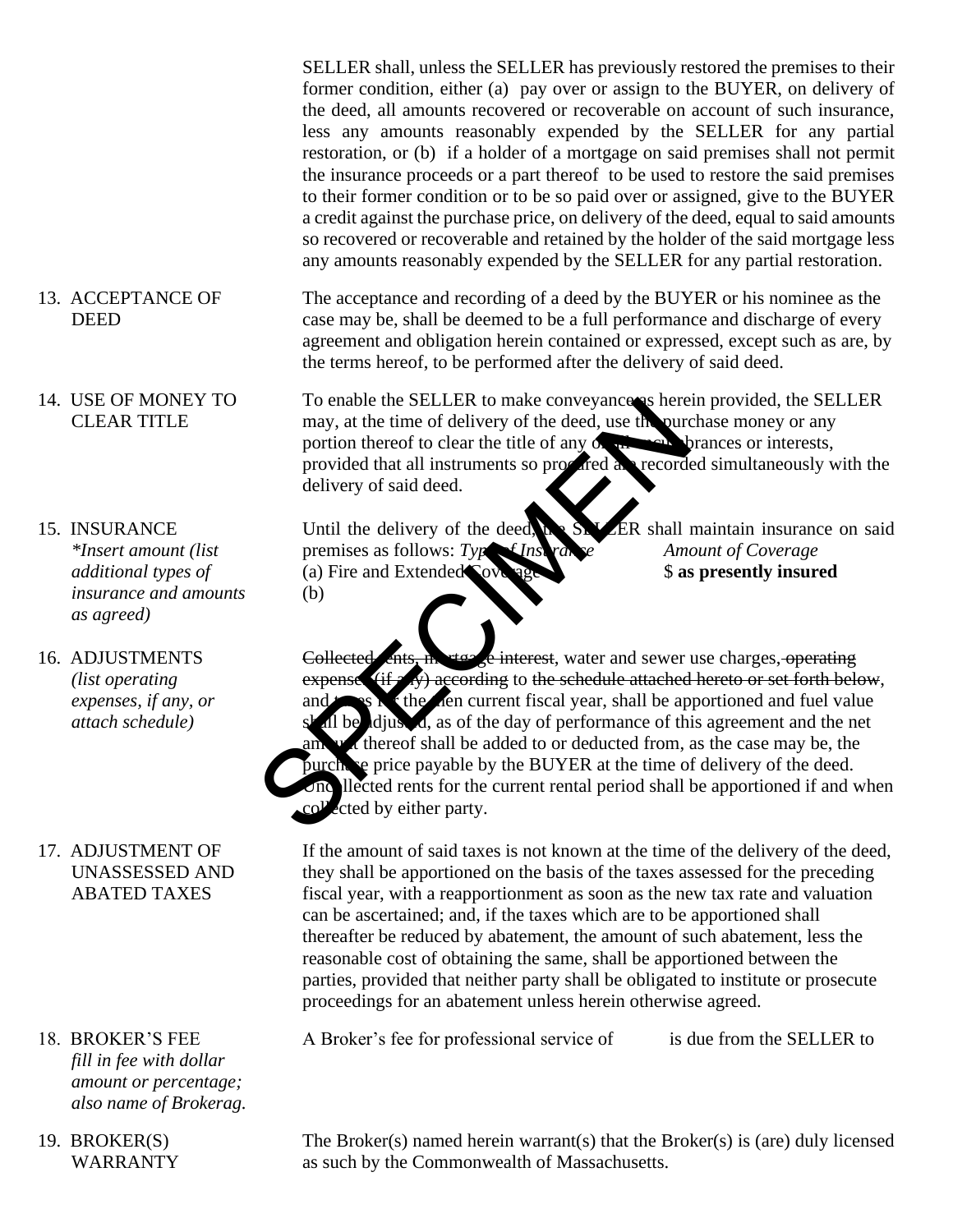| 20. DEPOSIT<br>$\left(\text{fill in name}\right)$                    | All deposits made hereunder shall be held in escrow by in a <b>non-</b> interest<br>bearing account as escrow agent subject to the terms of this agreement and<br>shall be duly accounted for at the time for performance of this agreement. In<br>the event of any disagreement between the parties, the escrow agent may retain<br>all deposits made under this agreement pending instructions mutually given by<br>the SELLER and the BUYER, or by final order of a court of competent<br>jurisdiction. |
|----------------------------------------------------------------------|------------------------------------------------------------------------------------------------------------------------------------------------------------------------------------------------------------------------------------------------------------------------------------------------------------------------------------------------------------------------------------------------------------------------------------------------------------------------------------------------------------|
| 21. BUYER'S DEFAULT                                                  | If the BUYER shall fail to fulfill the BUYER's agreements herein, all deposits                                                                                                                                                                                                                                                                                                                                                                                                                             |
| $P$ $\mathbf{I}$ $\mathbf{I}$ $\mathbf{I}$ $\mathbf{I}$ $\mathbf{I}$ | $\mathbf{1}$ $\mathbf{1}$ $\mathbf{1}$ $\mathbf{1}$ $\mathbf{1}$ $\mathbf{1}$ $\mathbf{1}$ $\mathbf{1}$ $\mathbf{1}$ $\mathbf{1}$ $\mathbf{1}$ $\mathbf{1}$ $\mathbf{1}$ $\mathbf{1}$ $\mathbf{1}$ $\mathbf{1}$ $\mathbf{1}$ $\mathbf{1}$ $\mathbf{1}$ $\mathbf{1}$ $\mathbf{1}$ $\mathbf{1}$ $\mathbf{1}$ $\mathbf{1}$ $\mathbf{$                                                                                                                                                                         |

- DAMAGES made hereunder by the BUYER shall be retained by the SELLER as liquidated damages unless within thirty days after the time for performance of this agreement or any extension hereof, the SELLER otherwise notifies the BUYER in writing**. and this shall be the SELLER'S sole and exclusive remedy at law and in equity.**
- 22. RELEASE BY HUSBAND OR WIFE The SELLER's spouse hereby agrees to join in said deed and to release and convey all statutory and other rights and interests in said premises.
- 23. BROKER AS PARTY The Broker(s) named herein join $\mathcal{L}$  in this agreement and become(s), a party herein, insofar as any, provisions  $\delta t$  as agreement expressly apply to the Broker(s), and to any amendments or Modifications of such provisions to which the Broker(s) agree(s) in
	- If the SELLER or BUYER executes this agreement in a representative or fiduciary capacity, only the principal or the estate represented shall be bound, and neither the ELLER or BUYER so executing, nor any shareholder or beneficiary of any trust, shall be personally liable for obligation, express or implied, dereunder.

The BUYER has not been influenced to enter It transaction nor has he relied upon any warranties or representations Forth or incorporated in this agreement or previously made in writing, pt for the following additional warranties and representations, if any, made by either the SELLER or the Broker(s): **None.** The SELLER's spouse hereby agrees to join has all<br>convey all statutory and other rights and<br>The Broker(s) named herein join(a) in this agreement<br>herein, insofar as any, provisions was agreement<br>Broker(s), and to any amendm

In order to help finance the acquisition of said premises, the BUYER shall apply for a conventional bank or other institutional mortgage loan of prevailing rates terms and conditions. If despite the BUYER's diligent efforts a commitment for such loan cannot be obtained on or before

 $\rightarrow$  20XX the BUYER may terminate this agreement by written notice to the SELLER and/or the Broker(s), as agents(s) for the SELLER, prior to the expiration of such time, whereupon any payments made under this agreement shall be forthwith refunded and all other obligations of the parties hereto shall cease and this agreement shall be void without recourse to the parties hereto. In no event will the BUYER be deemed to have used diligent efforts to obtain such commitment unless the BUYER submits a complete mortgage loan application conforming to the foregoing provisions on or before **\_\_\_\_\_\_\_\_\_\_\_\_\_\_\_\_, 20XX.**

24. LIABILITY OF TRUSTEE,

SHAREHOLDER, BENEFICIARY,etc.

25. WARRANTIES AND REPRESENTATIONS *(fill in); if none, state "none"; if any listed indicate by whom each warranty or representation was made*

26. MORTGAGE **CONTINGENCY CLAUSE** *(omit if not provided for in Offer to Purchase)*